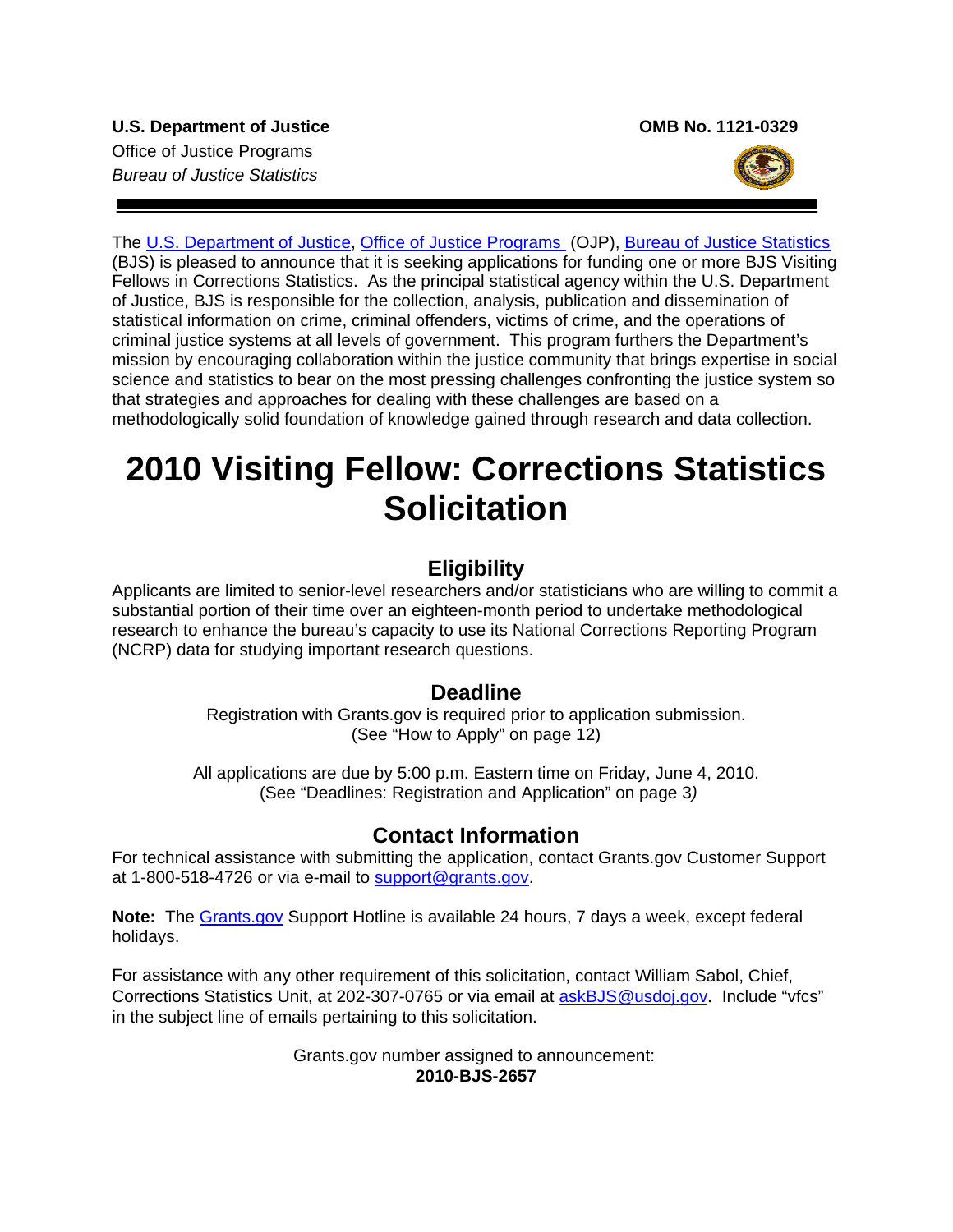# **CONTENTS**

| Standard Form 424<br><b>Program Narrative</b><br><b>Budget and Budget Narrative</b><br><b>Indirect Cost Rate Agreement</b><br>Description of Applicant's Plan for Collecting Performance Measure Data<br><b>Other Attachments</b> |
|-----------------------------------------------------------------------------------------------------------------------------------------------------------------------------------------------------------------------------------|
|                                                                                                                                                                                                                                   |
|                                                                                                                                                                                                                                   |
|                                                                                                                                                                                                                                   |
|                                                                                                                                                                                                                                   |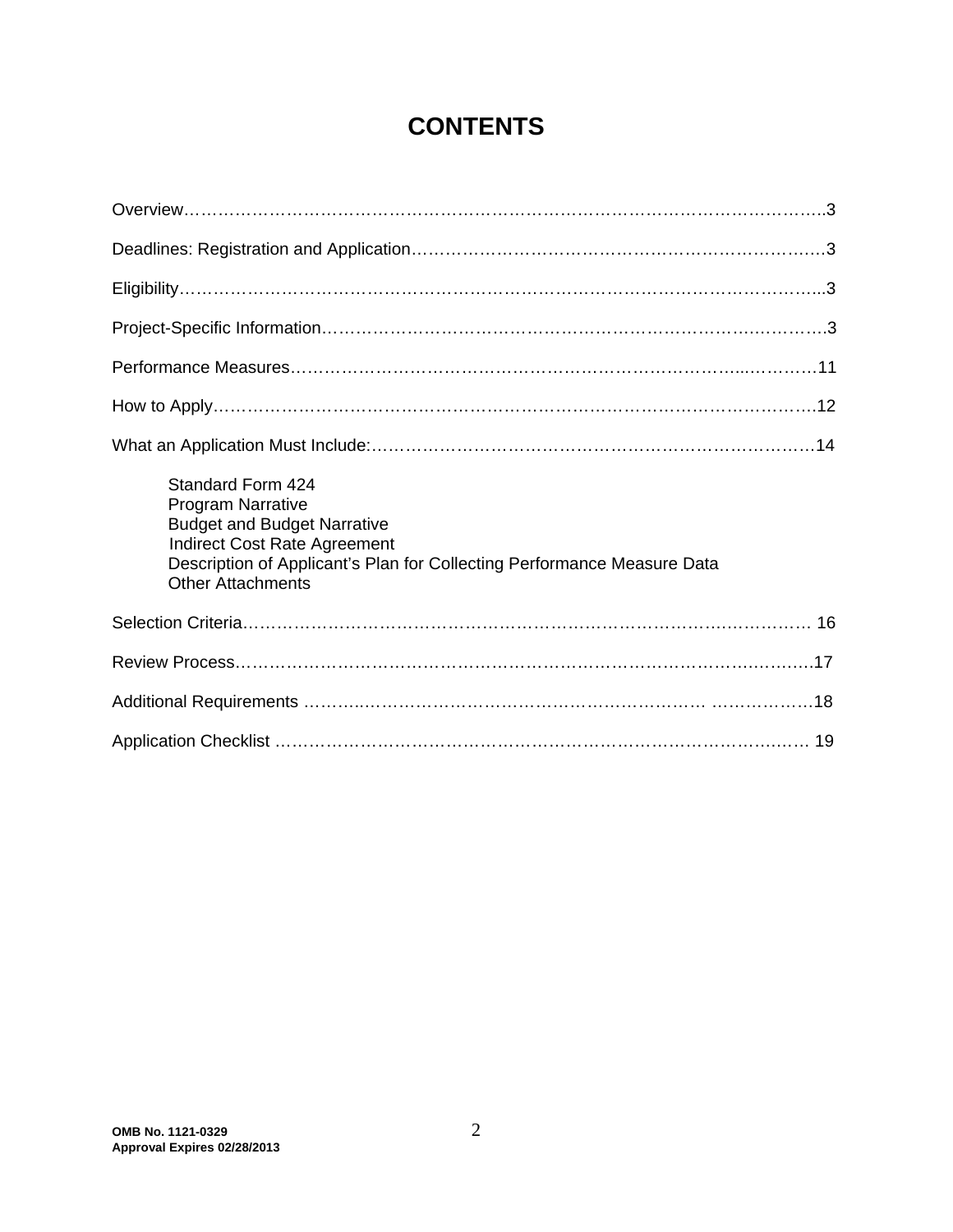# **BJS FY 2010 Visiting Fellow: Corrections Statistics (CFDA #16.734)**

# **Overview**

Pursuant to Omnibus Crime Control and Safe Streets Act of 1968, 42 U.S.C. 3731-3735, the [Bureau of Justice Statistics](http://bjs.ojp.usdoj.gov/) (BJS) is pleased to announce that it is seeking applications for funding for one or more BJS Visiting Fellows in Corrections Statistics.

BJS is authorized to award grants and cooperative agreements to State and local governments, private nonprofit organizations, public nonprofit organizations, for-profit organizations, institutions of higher education, and qualified individuals. Applicants are limited to senior-level researchers and/or statisticians who are willing to commit a substantial portion of their time over an eighteen-month period to undertake methodological research in two specific areas to enhance the bureau's capacity to use its National Corrections Reporting Program (NCRP) data for studying important research questions.

# **Deadlines: Registration and Application**

Registration is required prior to submission. OJP strongly encourages registering with Grants.gov several weeks before the deadline for application submission. The deadline for applying for funding under this announcement is 5:00 p.m. Eastern time on Friday, June 4, 2010*.* Please see the "How to Apply" section, on page 12 for more details.

# **Eligibility**

Applicants are limited to senior-level researchers and/or statisticians who are willing to commit a substantial portion of their time over an 18-month period to undertake methodological research to enhance the bureau's capacity to use its National Corrections Reporting Program (NCRP) data for studying important research questions.

# **Project-Specific Information**

BJS invites candidates to apply to its Visiting Fellow Program to undertake methodological research to enhance its capacity to use its National Corrections Reporting Program (NCRP) data for studying failure (and success) of state parolees, time served in prison and its contribution to changes in the size of the prison population, periods of imprisonment over the life course of offenders, and methods to address nonresponse in generating national-level estimates of transitions between stages of the imprisonment process. To accomplish these aims the Fellow's methodological work would focus primarily on two objectives:

• First, developing methods to weight or adjust NCRP data for nonresponse to produce national-level estimates of prison population movements; and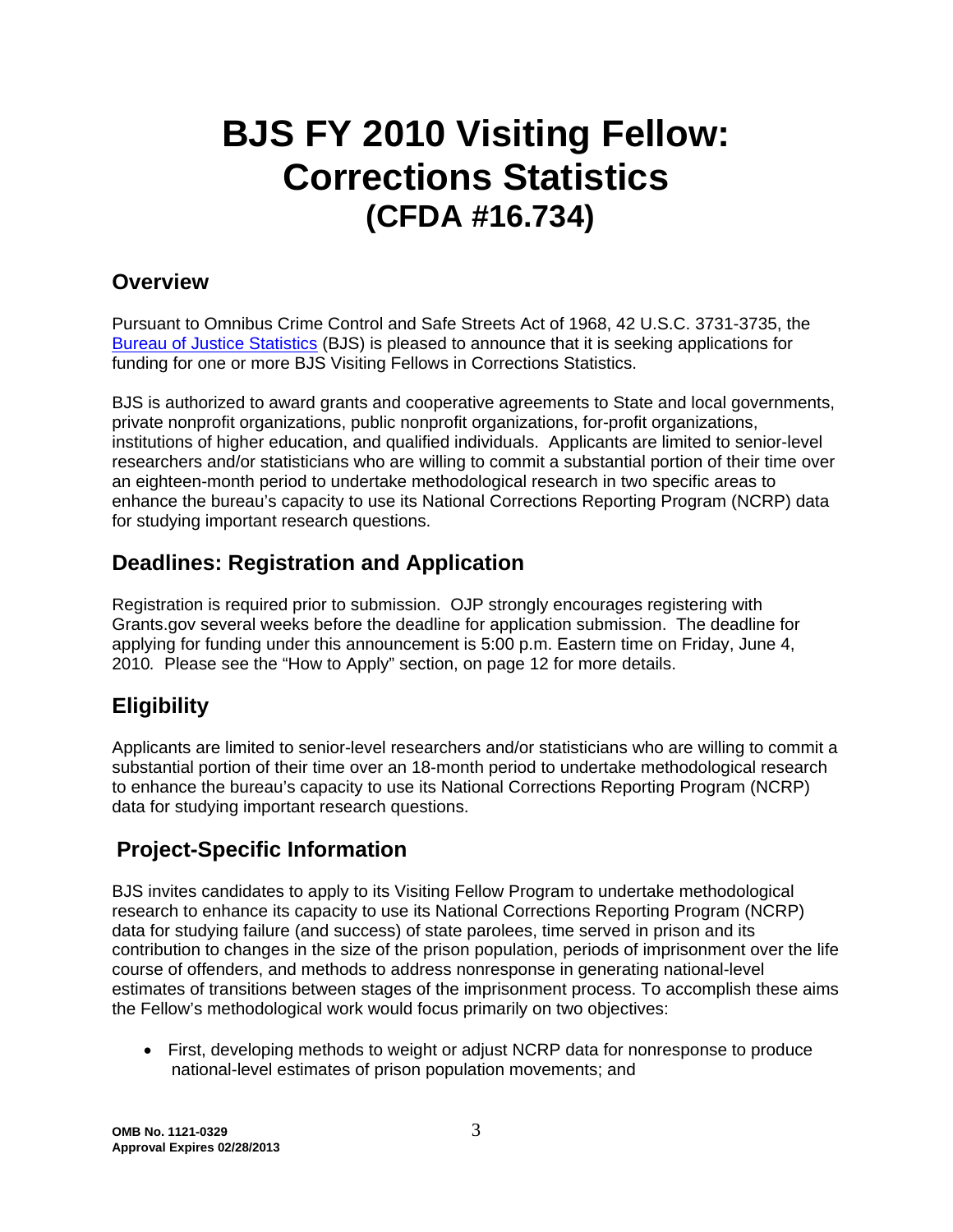• Second, developing record-linkage methods to track offender movements from entry into prison to exit from prison, from prison exit to discharge from parole, and from prison exit to return to prison. BJS expects that the Fellow use NCRP data covering a sufficient period of time to address substantive issues related to prisoner return to prison and changes in prisoner movements, and that the Fellow's analysis would encompass at a minimum the period from 2000 through 2008 (or the most recent year for which NCRP data are available).

## **Background on the NCRP**

Through the NCRP, BJS collects individual (or offender-level) data on prisoners entering and leaving the custody or supervision of state prison systems and discharges from parole. These data are crucial to BJS' efforts to study important issues in corrections, including recidivism and reentry, success and failure on parole, changes in the racial and offense composition of prison populations, aging correctional populations and the implications for correctional health care costs, mortality in prisons and while under community supervision, factors affecting prison population growth (such as length of stay and admissions), and a variety of other topics.

The NCRP data, which have been collected annually since 1983, are derived from state prison and parole administrative records. Annually, state agency staff have provided to BJS' data collection agent data extracts from their information systems that conform to BJS' specifications for variables describing offender movements and their characteristics. Currently, the NCRP consists of four parts, each representing a cohort of offenders:

- The part "A" records contain data on prisoners who were admitted into state prison during a calendar year;
- The part "B" records contain data on those who were released from state prisons during a calendar year;
- The part "C" records cover offenders who were discharged from parole during a calendar year; and
- The part "D" records contain data on prisoners incarcerated in state prison at yearend. The D records were collected beginning in 1999.

A clever component of the design of the NCRP is that the data obtained about offenders admitted into prison are retained on the records of offenders in prison at yearend, released from prison, and discharged from parole. In essence, the original prison admission record is updated with the latest prisoner movement (or yearend prison stock data) as an offender moves through the corrections process. That an offender record retains information about dates of commitment, charges associated with the commitment, and other information at sentencing throughout the process provides opportunities for linking NCRP records across stages of the corrections process.

A more complete description of the collection can be found in the documentation about the collection archived at the National Archive of Criminal Justice Data (NACJD), available at: http://www.icpsr.umich.edu/NACJD/

As an example, the description of the 2004 NCRP data can be found at: http://www.icpsr.umich.edu/cocoon/NACJD/STUDY/26521.xml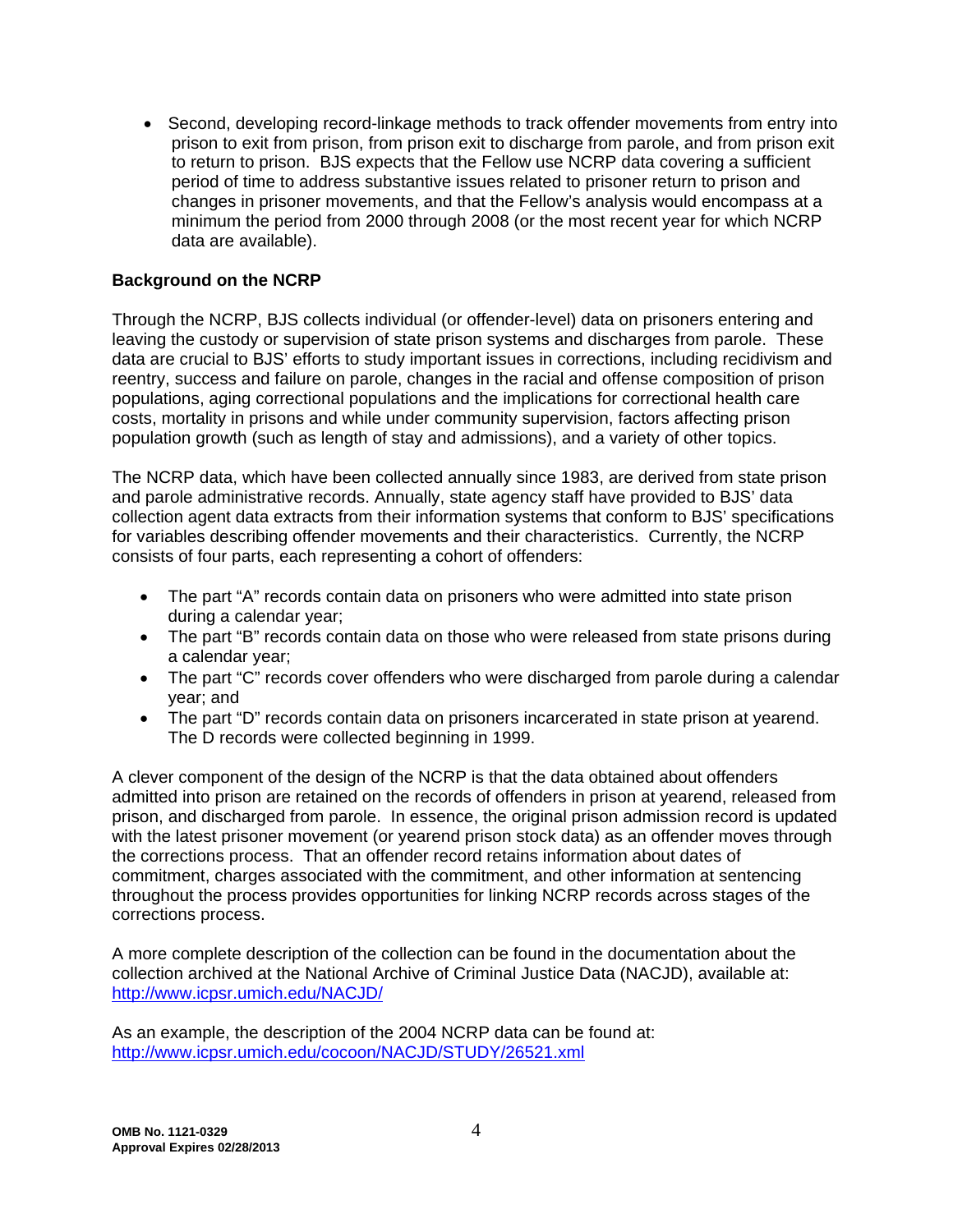A majority of states have provided data (mostly A and B records) to the NCRP since its inception, and until 2005, the NCRP records covered about 85% of admissions into and releases from state prisons. Since 2002, participation has declined (table 1), but the NCRP still covers about 70% of the state prison population. As discussed in the subsequent section on goals, arresting and reversing the declining participation in the NCRP is a key goal for this project.

| Table 1. Participation in the NCRP, 2000 through 2008 |                                         |      |      |      |      |      |      |      |       |
|-------------------------------------------------------|-----------------------------------------|------|------|------|------|------|------|------|-------|
|                                                       | Number of participating states, by year |      |      |      |      |      |      |      |       |
| <b>NCRP</b>                                           | 2000                                    | 2001 | 2002 | 2003 | 2004 | 2005 | 2006 | 2007 | 2008* |
| part                                                  |                                         |      |      |      |      |      |      |      |       |
|                                                       | 39                                      | 38   | 39   | 36   | 36   | 36   | 33   | 30   | 28    |
| B                                                     | 39                                      | 38   | 39   | 36   | 36   | 36   | 33   | 30   | 28    |
|                                                       | 32                                      | 30   | 30   | 29   | 27   | 27   | 26   | 22   | 22    |
|                                                       | 18                                      | 26   | 27   | 25   | 22   | 23   | 23   | 20   | 19    |

\*As of February 17, 2010. The 2009 collection went into the field early in January.

The completeness of the NCRP data, by type of data (parts A, B, C, and D) may vary in terms of the variables for which data are provided and in the types of records provided. For example, some states may not have provided data on the type of prison admission (e.g., a new court commitment, parole violator, etc.) for a particular year, or they may have provided records for persons sentenced to less than one year. While these records—offenders sentenced to less than one year—are not consistent with BJS definitions of a sentenced offender, BJS collects these records and classifies them in a manner that is consistent with BJS definitions. Records of unsentenced offenders or offenders sentenced to less than one year who enter prison are useful to BJS for other purposes. For example, in states with an integrated prison/jail system, the records of unsentenced admissions can be used to understand movements into and out of what could be considered to be a jail setting.

For the purposes of generating similar year-to-year distributions of offenders admitted into state prisons, offenders released from state prisons, offenders exiting parole supervision, and persons in prison at yearend, BJS has prepared a set of processing standards for each data collection year. The standards have been designed and applied to the source data provided by state respondents to prepare a set of analytic tables for internal use that help to assess the reliability of the data submissions over time and across responding states.

BJS uses the annual NCRP data to publish statistical tables that document movements of offenders through stages of the corrections process. This limited set of 15 tables (see: http://bjs.ojp.usdoj.gov/content/dtdata.cfm#corrections) provides information on prison admissions, releases, and parole exits. Characteristics of the offender population included in these tables include offense, gender, and race. BJS also uses the NCRP in special topic reports and in developing estimates of the characteristics of prison populations.

A critical goal for this project is to enhance the timeliness and quality of the data products emanating from the NCRP. BJS seeks a Fellow that can both handle the information system processing and database management tasks of the project, has the methodological expertise to address the nonresponse and weighting issues, and has substantive knowledge of issues in corrections that can be addressed by the NCRP data.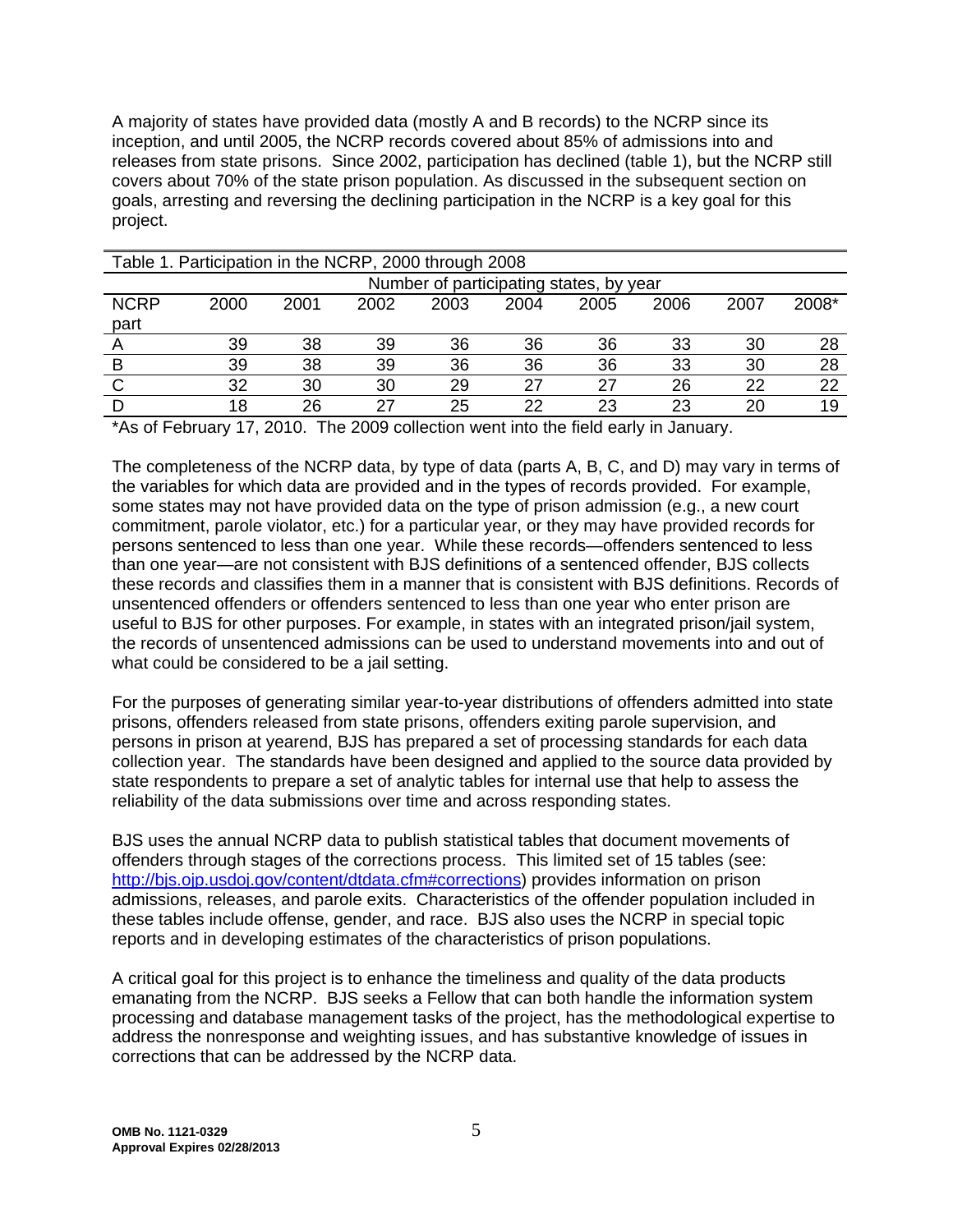#### **Rationale for the Visiting Fellowship**

BJS views the NCRP as a valuable resource for describing offender movements into and out of prison and off of parole. However, BJS has not had the resources internally to exploit these data as fully as it would like. In bringing on a Visiting Fellow to undertake methodological research on the NCRP, BJS is signaling its commitment to more fully use this resource.

The importance of the NCRP was recognized recently by the Committee on National Statistics of the National Research Council of the National Academies in its report on BJS' statistical programs. In its report on BJS, Ensuring the Quality, Credibility, and Relevance of U.S. Justice Statistics (available at http://www.nap.edu) the Committee emphasized that BJS should have as a goal for states from administrative data in corrections the development of yearly count of correctional populations that could be disaggregated and cross-tabulated by key variables such as offense and demographic groups, among others, and that BJS should also provide yearly transitions between steps in the corrections process that also could be disaggregated by key variables. Further, the Committee's report also emphasized the importance of record linkage as a vehicle for enhancing the utility of BJS' corrections data.

The NCRP is a source of administrative data on offenders that BJS currently uses to publish tables showing distributions of prison admissions (by type), prison releases (by type), time served in prison, and parole discharges (by type). The tables can be found at: http://bjs.ojp.usdoj.gov/content/dtdata.cfm#corrections. For each outcome, BJS also shows distributions by selected characteristics, such as offense type, age, race, or sex. The distributions are based on complete case data from participating states, and the total number of cases on which the distributions are based are reported in the final row of the published tables. However, from year-to-year, the composition of states contributing data may change, thereby affecting inferences that purport to examine changes in distributions over time. BJS intends that the Visiting Fellow focus on nonresponse in the NCRP and methods to adjust the data to address nonresponse.

Further, while the current set of published tables from the NCRP cover various steps in the corrections process—such as entry into prison, release from prison, and movements off of parole—the tables do not focus on the transitions between stages to identify the selection processes involved in producing the outcomes observed at each stage. BJS intends that one of the visiting Fellow's substantive foci would be on these transitions.

BJS has done limited work linking NCRP records, but there are several opportunities for record linkage that would yield additional information about the steps in the corrections process. Some linkage can be done without the aid of unique person identifiers. For example, the structure of the NCRP data files allows for linking records between adjacent steps or stages in the process by using information about dates of prisoner movements. For example, the prison release records also contain information about the dates of admission; hence, data from admissions cohorts can be linked into several years of data from release files to find the release record for entering cohorts of prisons.

The result of this type of linkage would be to provide data on actual time served by entering cohorts of prisoners up through the end of the record linkage period. Data on time served by those entering prison are useful for assessing the effects of changes in sentencing policy on prison populations or the contribution of time served to aging of the prison population, for example. Similarly, the prison release records can be linked into the parole discharge records to track the parole outcome experiences for cohorts of prisoners entering parole during a given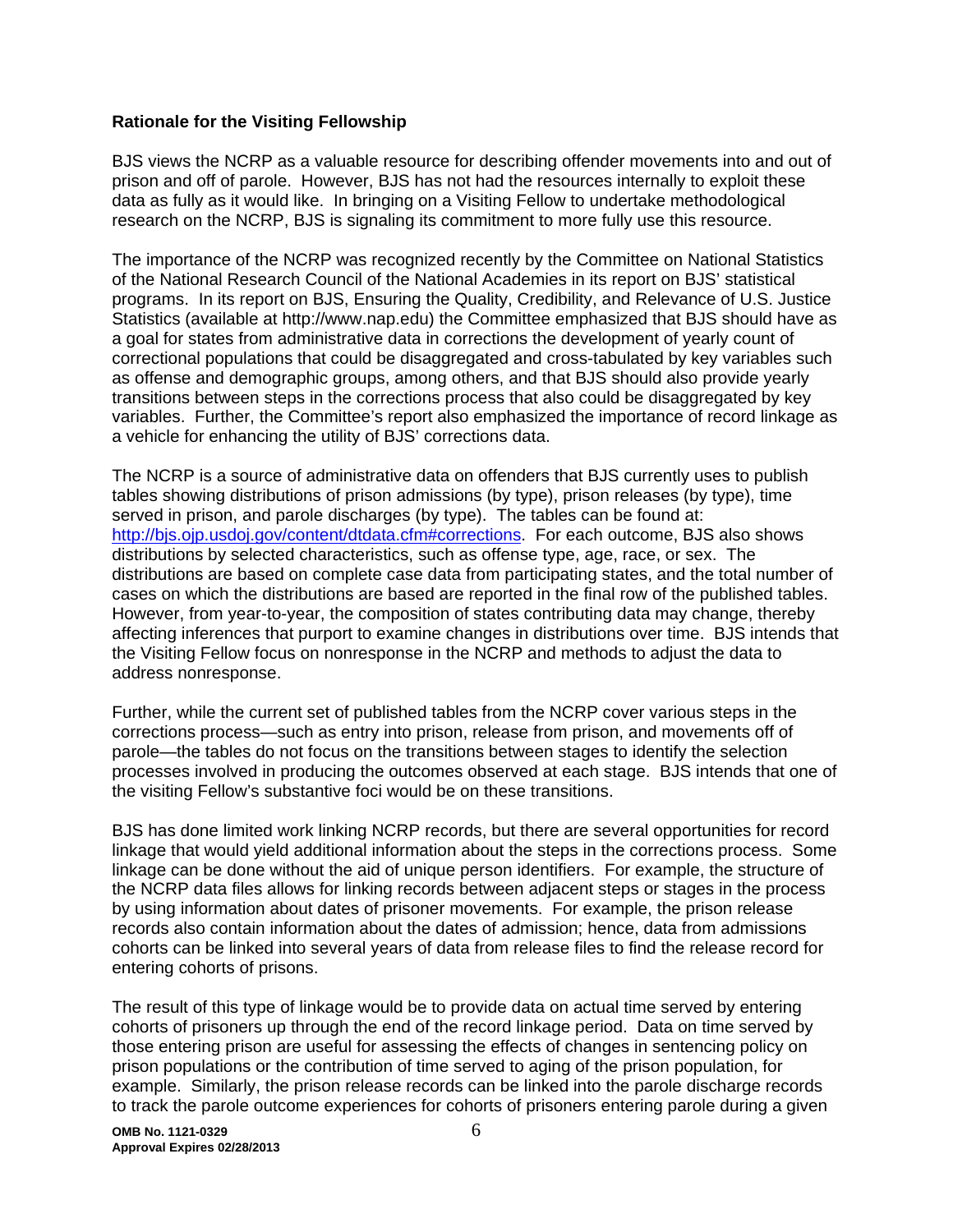year. These data can be analyzed to look at the distribution of time until failure or success on parole and the characteristics of offenders that differentiate these outcomes.

## **Goals, Objectives and Deliverables**

## **Project Area 1. Weighting for Nonresponse in the NCRP**

For this project area, BJS' interests lie in having the Visiting Fellow develop weights that adjust for nonresponse that could be applied to the individual-level NCRP records for use in generating national-level estimates of prison population movements and transitions between stages of the corrections process. As not all states submit records to the NCRP, or as individual states' participation in the program may vary over time, the research undertaken in this effort should address nonresponse, and develop a methodology that can be applied to the historical data and future data submissions.

In addition to the methodology, BJS envisions that the Fellow would produce a set of tables that, analogous to the existing tables drawn from the NCRP, show distributions of prison admissions, releases, and parole discharges and for each stage, show distributions by selected characteristics, such as offense, demographic attributes, sentence length, and other attributes.

In addition, BJS is interested in estimates of the characteristics of the prison stock at yearend, also showing distributions of characteristics of the stock. BJS expects that the Visiting Fellow would consult with BJS staff in determining the estimates to produce, but the published NCRP tables provide a starting point for these discussions. BJS expects also that the Visiting Fellow would also work on statistical tables that provide estimates of transitions between stages of the corrections process. One such example of a transition is the conditional probability of release from prison in a given year, given selected characteristics such as demographic attributes, type of offense, time served, method of admission, and so on. Other transitions, such as the probability of return to prison for a technical violation of parole, conditional upon time on parole, type of offense and so on, would also be useful to generate as they would contribute to understanding the corrections process.

Generating national estimates of these quantities requires addressing response patterns over time and adjusting the data to take into account varying patterns of response. To aid in developing the weights, BJS will provide the Visiting Fellow with control totals for each state and nationally that come from BJS National Prisoners Statistics (NPS) and Annual Surveys of Probation and Parole (P & P) data collections. For selected control totals, where data are available, BJS will also provide totals by gender or race. BJS expects that the Visiting Fellow will suggest, alone or in consultation with BJS staff, other data sources that could be used to analyze nonresponse and possibly adjusting the data. BJS also expects that the Visiting Fellow will undertake an in-depth analysis and assessment of nonresponse (at either the state or item levels) in the NCRP for the period from 1990 to 2008 and the effects of nonresponse on national estimates of prisoner movements. The Visiting Fellow would propose methods for undertaking this assessment, including identifying ancillary data that can be used to help to assess or adjust the NCRP data. The Visiting Fellow would use the information obtained from the analysis to develop weights to adjust for nonreponse and to impute missing data. The Visiting Fellow would also work to develop methods that can be generalized and applied (by BJS staff) to other years of NCRP data.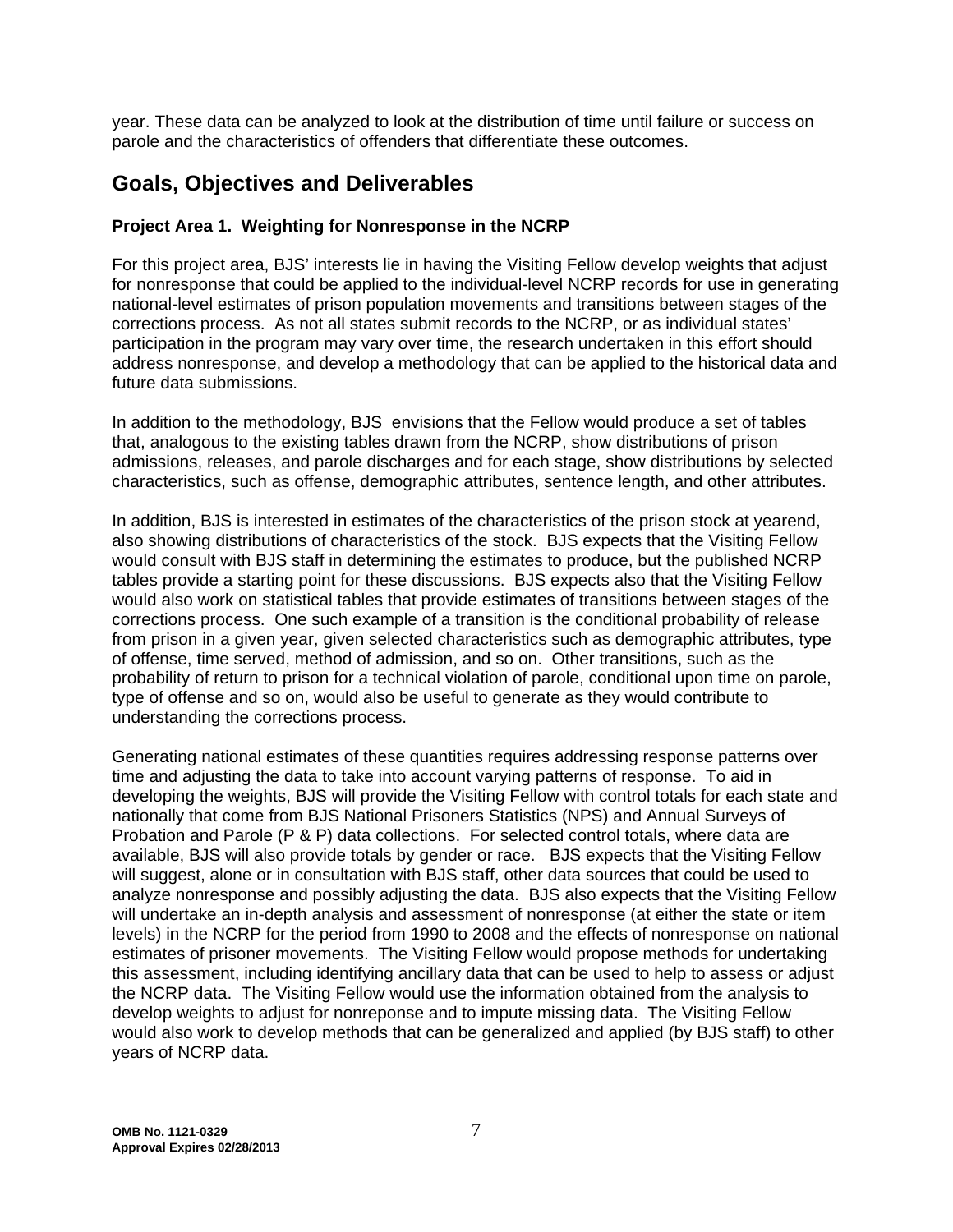The race and Hispanic origin of prisoners provide unique challenges for BJS, and BJS seeks the Fellow's views on methods for generating national-level estimates of the race and Hispanic origin of state prisoners from the NCRP data that meet the Office of Management and Budget (OMB)'s standards for reporting race and Hispanic origin. See http://www.whitehouse.gov/omb/inforeg\_statpolicy/#dr for data on OMB directives regarding reporting data by race and ethnicity. The challenge presented by NCRP is that state corrections information systems do not necessarily gather data on race and Hispanic origin using the OMB standards. For its statistical reports, BJS has adjusted administrative data and prisoner establishment survey data using self-report data on race and Hispanic origin that BJS has

obtained from its inmate surveys. (For a discussion of these methods, see, for example, the Methodology of *Prisoners in 2008*, available at:

http://bjs.ojp.usdoj.gov/index.cfm?ty=pbdetail&iid=1763.) BJS' interests lie in having the Visiting Fellow develop methods for estimating race and Hispanic origin that can be applied to the NCRP data to provide national estimates of race and Hispanic origin of prisoners that meet OMB standards. To this end, BJS will provide the Visiting Fellow with data on self-reported race and ethnicity drawn from its inmate surveys.

The Fellow will work collaboratively with the BJS Program Manager and staff to identify possible topics for papers and presentations and opportunities for collaborative work with BJS staff.

## **Project Area 2. Record Linkage in the NCRP**

For this project area BJS intends that the Fellow would invest time and effort to develop and implement methods to link the NCRP data across NCRP cohorts to produce estimates of durations in prison and on parole and, where data are available, to link records to track unique individuals' imprisonment histories. These efforts would address three goals that BJS has for linking NCRP records:

- Parole entry cohorts. The goal is to identify episodes of offender movements characterized by release from prison to discharge from parole to estimate time to parole discharge and analyze the characteristics of offenders associated with time to failure on parole. (Limited to states that provide both prison release and parole discharge records.)
- Time served by entering cohorts of prisoners. The goal is to track offender movements from the time entering prison until release from prison to estimate time served and to develop alternative methods for estimating time-to-be served until release for entering cohorts of prisoners in which the methods address the right censoring problem.
- Life course of prison or imprisonment histories of individuals. The goal is to track the movements of unique individuals in and out of prison over a given period (i.e., 1990- 2009) to identify and characterize each episode in (defined as the time from entry to release) prison, determine time on the street, estimate the total time spent incarcerated during the period of the study, and use the data to estimate the total time spent in prison during the lifetime. (This effort will be limited to states that provide valid state ID variables that uniquely identify persons.)

As not all of the states that submit NCRP data include in their submissions individual or offender-level ID variables that could be used as record-linkage keys across the NCRP cohorts, the Visiting Fellow will have to develop linkage methods that take into account the structure of the NCRP data and variables that are common across the NCRP cohorts. For example, the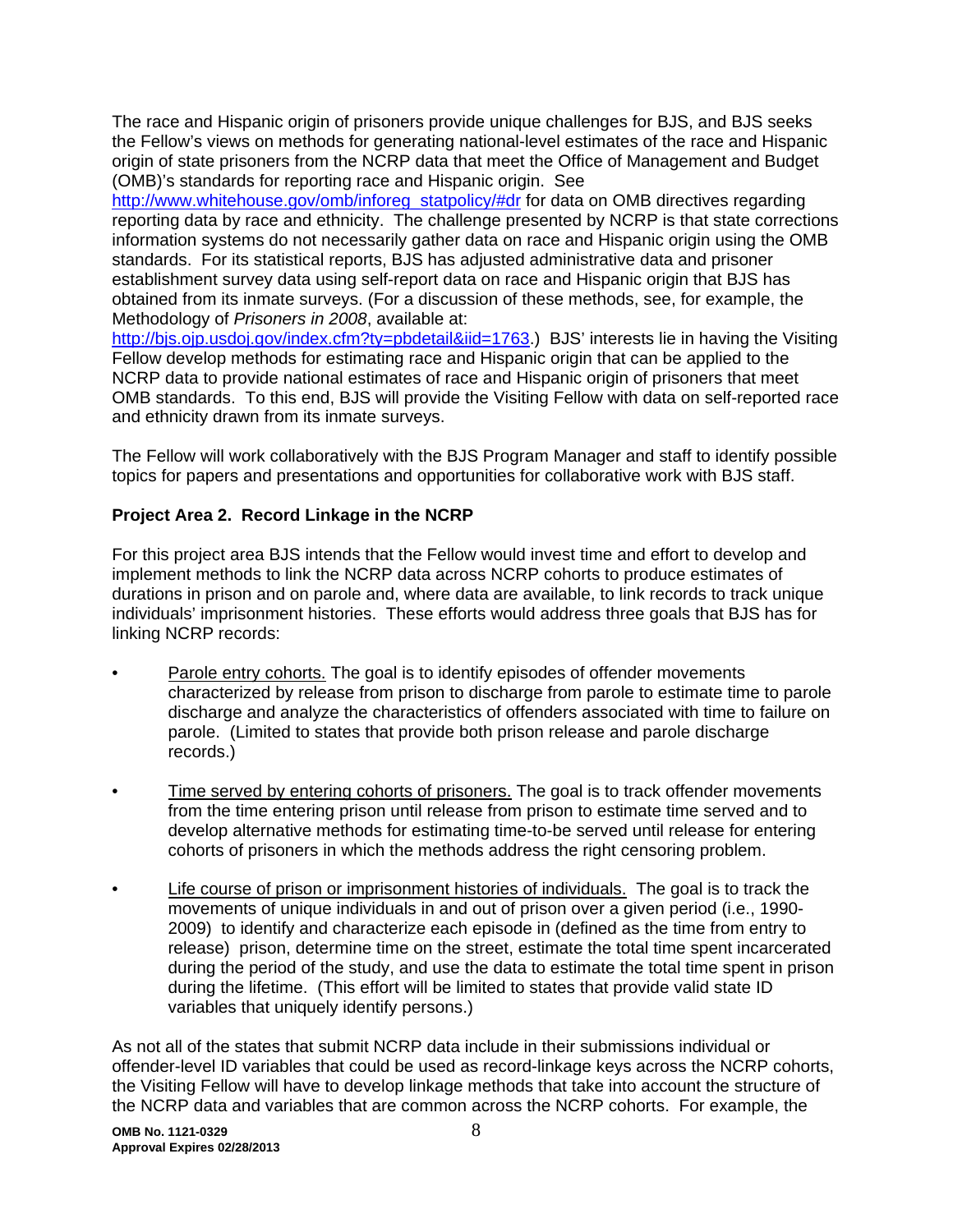date of prison admission appears on the prison release record for a specific commitment into prison, as do several other variables. These variables can be used to create a record link key that can be used to link records between adjacent cohorts (such as the prison admission and prison release cohorts, or the prison release and parole discharge records). A task for the BJS Visiting Fellow is to develop, test and validate the linkage methods to be used for states that do not provide unique, person-level identifying variables.

In all of these linking efforts, the prison release records have to be linked to the admission and parole records that occur later in time. The linking algorithm must also be "intelligent" enough to recognize types of admissions and releases and the implications of these events for recidivism research purposes. For example, a state with legal authority may house prisoners in another state. When that prisoner is released, if a new admission occurs, it may (or may not) happen in the original jurisdiction of legal authority. The linkage should reliably account for such instances.

The Visiting Fellow will analyze the datasets and prepare statistical papers that provide national estimates of selected variables describing prisoner movements, that address parole failure (success), and time served in prison. The Visiting Fellow will be expected to consult with BJS staff in determining the specific topics and scope of analysis and reports, but in general the analyses and reports will address study topics outlined in this description of the project. These include studies that describe the profile of released and returning prisoners, profiles of persons entering parole or other forms of post-prison supervision, and the factors associated with return to prison, such as time served in prison, time on parole, prior commitments, offense, and demographic characteristics of prisoners.

BJS intends that in addition to undertaking the methodological work described below that the Visiting Fellow prepare reports on the work, provide statistical tables showing the estimates obtained from the methodological work, and work with BJS staff to ensure that they have a grounded understanding of the methods and can apply them to the NCRP data.

The Fellow will work collaboratively with the BJS Program Manager and staff to identify possible topics for papers and presentations and opportunities for collaborative work with BJS staff.

## **Required Deliverables**

The BJS Fellow will deliver to BJS the following items during the period of performance:

- For both projects: A specific timetable for all tasks and deliverables will be developed cooperatively by the BJS program manager and the Visiting Fellow. The Fellow will be expected to deliver a draft of the timetable within 2 weeks of an initial meeting with the BJS program manager after the initiation of the program. The Fellow will revise the draft schedule as needed based on discussion and comment with the BJS program manager.
- Project Area 1 Weighting for Nonresponse in the NCRP:
	- $\circ$  A comprehensive methodological report describing the methods used to adjust NCRP data for nonresponse, including documented computer code used to implement nonresponse weighting adjustments. BJS expects that the Fellow will deliver a draft outline of the final report for BJS review prior to preparing the final report. BJS also expects that a draft of the final report be delivered to BJS for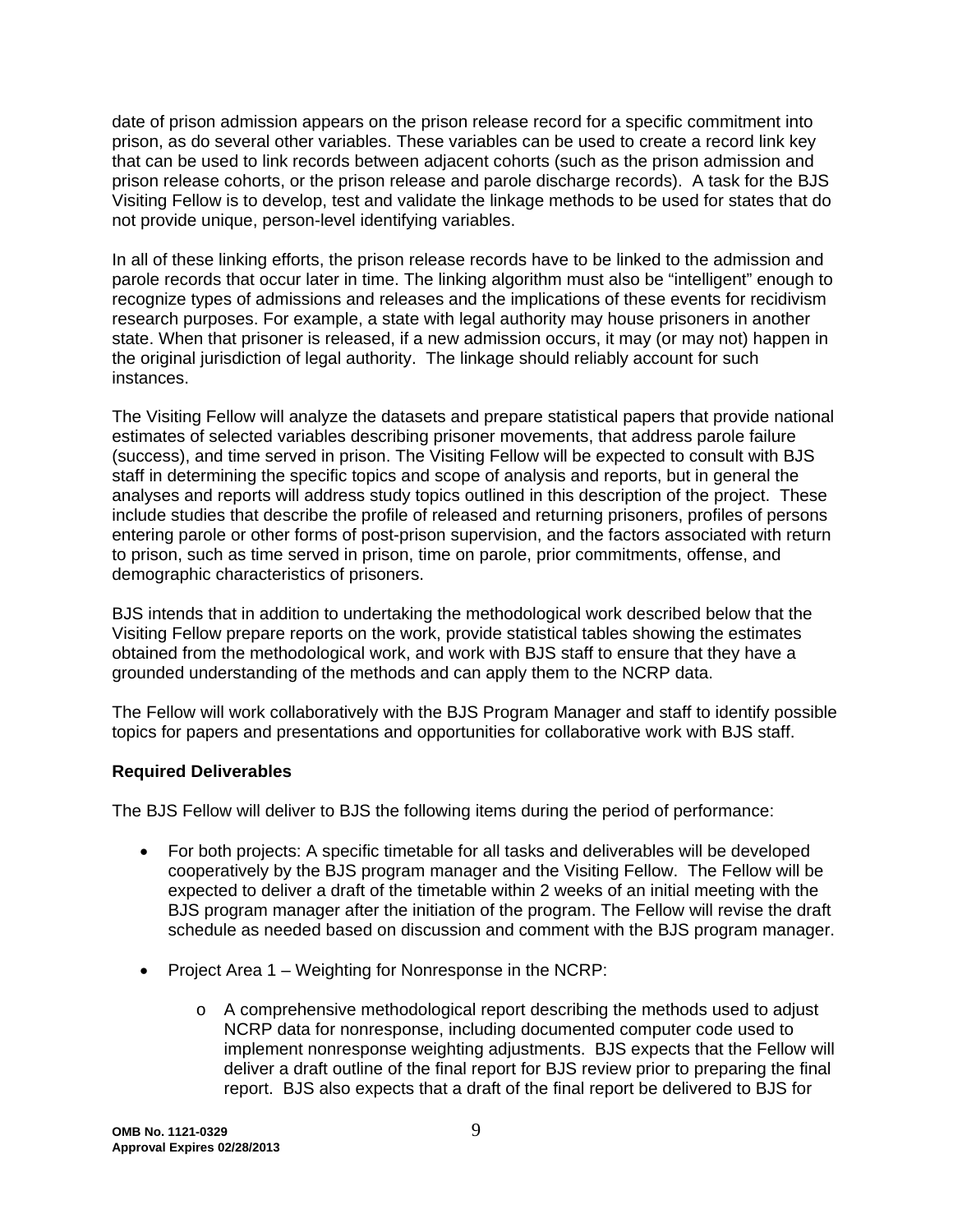review and comment prior to delivery of the final version of the report.

- o Statistical tables showing national-level estimates of prison admissions, prison releases, yearend prison stock, and parole discharges for the years 2000-2008; approximately 15-20 tables per year are expected. The content of the tables will be determined in conjunction with BJS staff.
- $\circ$  Conference presentation(s) on topics to be determined in conjunction with the BJS program manager.
- $\circ$  Collaboration with BJS staff on a report based on the data used and generated in the project.
- o Periodic meetings with BJS staff to discuss the methodology and development of statistical tables.
- Project Area 2. Record Linkage in the NCRP:
	- o A comprehensive report describing methodology used to link records and the linking outcomes for each jurisdiction found in the NCRP. This report is to include the program code that was used to perform the linking. BJS expects that the Fellow will deliver a draft outline of the final report for BJS review prior to preparing the final report. BJS also expects that a draft of the final report be delivered to BJS for review and comment prior to delivery of the final version of the report.
	- $\circ$  One or more training sessions for BJS staff on the design and use of the linking program so that the methodology can be used to update future NCRP data.
	- $\circ$  A series of descriptive statistics on linked datasets, including profiles of released and returning prisoners. Analyses of determinants of time to parole failure; analysis of time served. The content of the statistical tables will be determined in conjunction with BJS staff.
	- $\circ$  Conference presentation(s) on topics to be determined in conjunction with the BJS program manager.
	- o Collaboration with BJS staff on a report based on the data used and generated in the project.
	- o Periodic meetings with BJS staff to discuss the methodology and development of statistical tables.

Although the time frames for deliverables are to be determined in conjunction with the BJS Program Manager, BJS expects that project deliverables will be delivered at specific times during the project period, rather than only at the end of the project period. Final reports may be delivered at or near the end of the project period.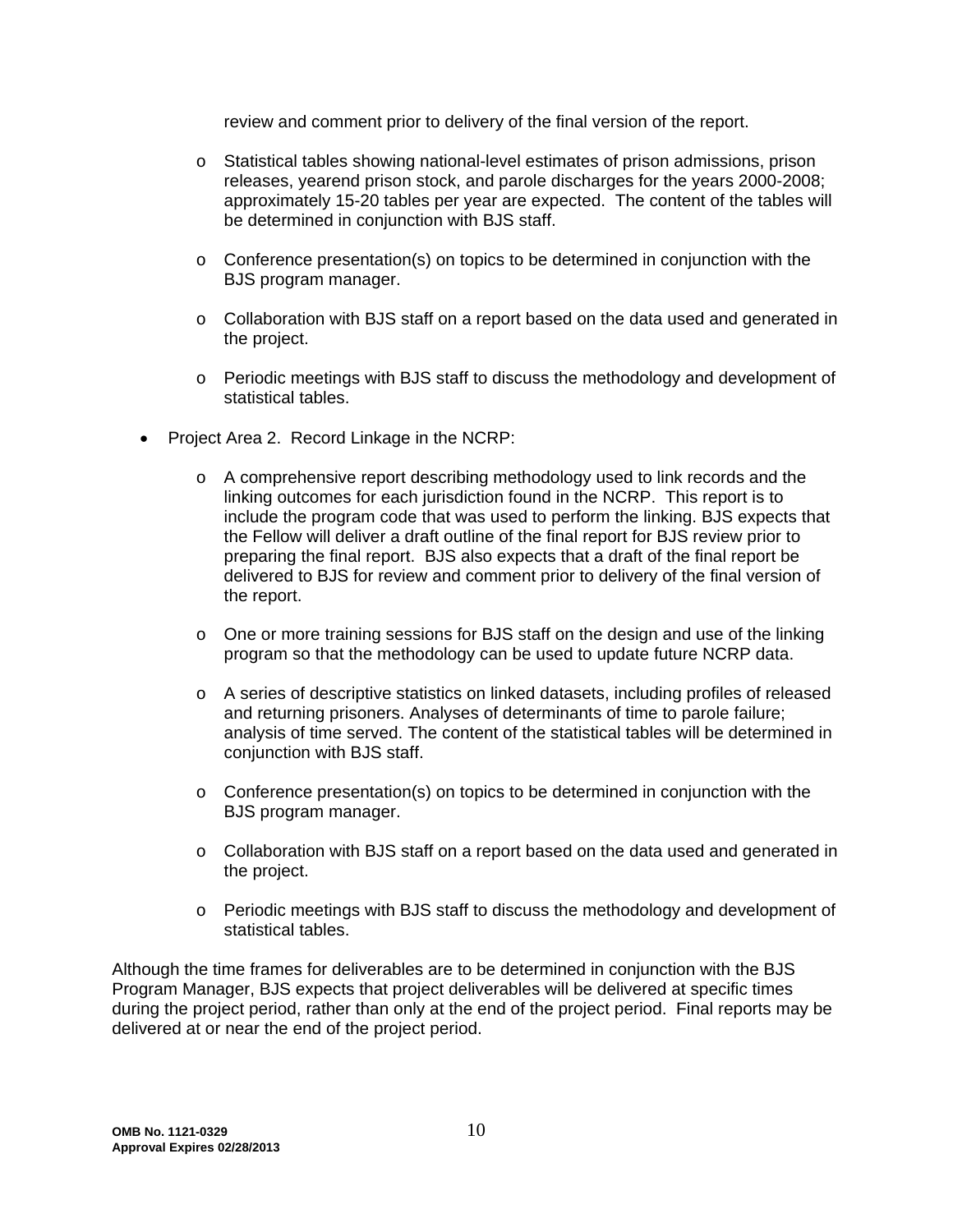## **Amount and Length of Award**

The period of performance for the Visiting Fellow is up to 18 months beginning October 1, 2010, and concluding no later than March 31, 2012. The project period may be less than 18 months. The maximum funds allocated for the fellowship is \$200,000. Other allowable expenses are described below.

Fellows may, at their discretion, remain on-site at BJS for the entire duration of their project or make only occasional visits to accommodate their schedules. However, a security clearance is required for fellows who choose to work on-site at BJS.

# **Budget Information**

**Limitation on Use of Award Funds for Employee Compensation; Waiver:** With respect to any award of more than \$250,000 made under this solicitation, federal funds may not be used to pay total cash compensation (salary plus bonuses) to any employee of the award recipient at a rate that exceeds 110% of the maximum annual salary payable to a member of the Federal Government's Senior Executive Service (SES) at an agency with a Certified SES Performance Appraisal System for that year. (The 2010 salary table for SES employees is available at http://www.opm.gov/oca/10tables/indexSES.asp.) Note: A recipient may compensate an employee at a higher rate, provided the amount in excess of this compensation limitation is paid with non-federal funds. (Any such additional compensation will not be considered matching funds where match requirements apply.)

The limitation on compensation rates allowable under an award may be waived on an individual basis at the discretion of the Director of the Bureau of Justice Statistics. An applicant that wishes to request a waiver must include a detailed justification in the budget narrative of its application. Unless the applicant submits a waiver request and justification with the application, the applicant should anticipate that OJP will request that the applicant adjust and resubmit their budget.

The justification should include: the particular qualifications and expertise of the individual, the uniqueness of the service being provided, the individual's specific knowledge of the program or project being undertaken with award funds, and a statement explaining that the individual's salary is commensurate with the regular and customary rate for an individual with his/her qualifications and expertise, and for the work that is to be done.

## **Performance Measures**

To assist in fulfilling the Department's responsibilities under the Government Performance and Results Act (GPRA), P.L. 103-62, applicants who receive funding under this solicitation must provide data that measures the results of their work. Grantees are required to provide the data requested in the "Data Grantee Provides" column so that OJP can calculate values for the "Performance Measures" column. **Additionally, applicants must discuss in their application their methods for collecting data for performance measures. Please refer to "What an Application Must Include" (below), for additional information on applicant responsibilities for collecting and reporting data.** Performance measures for this solicitation are as follows: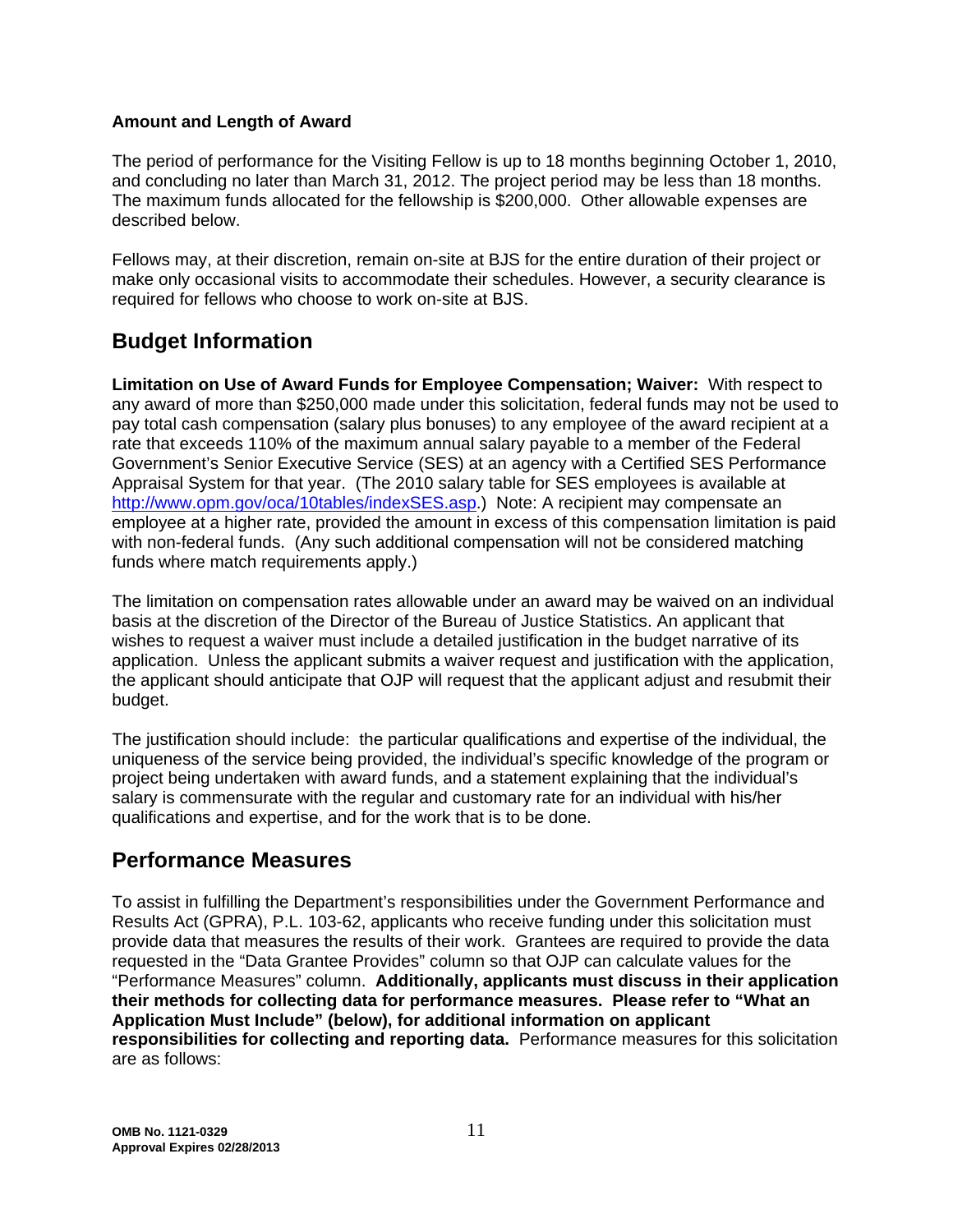| <b>Objective</b>                         | <b>Performance Measure(s)</b>   | <b>Data Grantee Provides</b>                    |
|------------------------------------------|---------------------------------|-------------------------------------------------|
| Relevance of analysis                    | Percent of identified gaps that | Number of identified gaps.                      |
| in addressing                            | can be addressed by proposed    |                                                 |
| substantive issues                       | research.                       | Number of issues addressed by                   |
| related to correctional                  |                                 | proposed research.                              |
| population movements                     |                                 |                                                 |
| and to success (or<br>failure) on parole |                                 |                                                 |
| Quality of research as                   | Quality of the research as      | Number and extent of revisions                  |
| assessed by BJS'                         | measured by whether             | required to complete work under                 |
| management                               | significant interim project     | proposed methods.                               |
|                                          | milestones were achieved,       |                                                 |
| Develop a                                | final deadlines were met, and   | Original and final versions of all              |
| methodology for the                      | costs remained within           | methodological and substantive                  |
| project objectives                       | approved limits.                | papers.                                         |
| (addressing                              |                                 |                                                 |
| nonresponse and                          |                                 | Time frames for project work and                |
| linking records)                         |                                 | dates of deliverable submission                 |
|                                          |                                 |                                                 |
|                                          |                                 | Papers and presentations, either                |
|                                          |                                 | solely or jointly authored (with<br>BJS staff). |
|                                          |                                 |                                                 |

# **How to Apply**

Applications will be submitted through Grants.gov. Grants.gov is a "one-stop storefront" that provides a unified process for all customers of federal grants to find funding opportunities and apply for funding. Complete instructions on how to register and submit an application can be found at www.grants.gov. If you experience difficulties at any point during this process, please call the Grants.gov Customer Support Hotline at **800-518-4726**, 24 hours, seven days a week, except federal holidays. Registering with Grants.gov is a one-time process; however, **processing delays may occur, and it can take up to several weeks** for first-time registrants to receive confirmation and a user password. OJP highly recommends that applicants start the registration process as early as possible to prevent delays in submitting an application package by the application deadline specified.

All applicants are required to complete the following.

1. **Acquire a Data Universal Numbering System (DUNS) number.** A DUNS number is required for Grants.gov registration**.** The Office of Management and Budget requires that all businesses and nonprofit applicants for federal funds include a DUNS number in their applications for a new award or renewal of an existing award. A DUNS number is a unique nine-digit sequence recognized as the universal standard for identifying and keeping track of entities receiving federal funds. The identifier is used for tracking purposes and to validate address and point of contact information for federal assistance applicants, recipients, and subrecipients. The DUNS number will be used throughout the grant life cycle. Obtaining a DUNS number is a free, one-time activity. Obtain a DUNS number by calling 866-705-5711 or by applying online at www.dnb.com. Individuals are exempt from this requirement.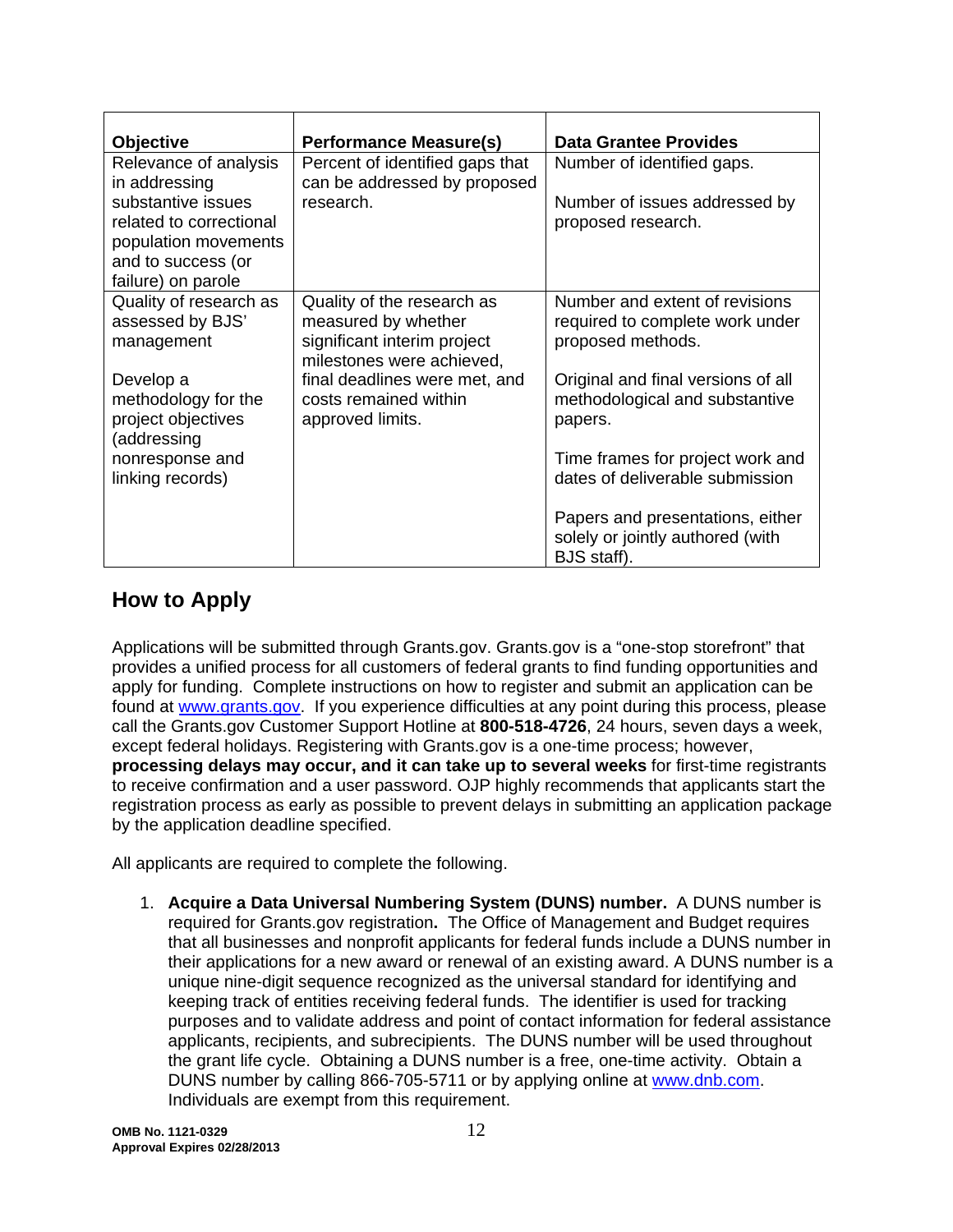- 2. **Acquire or renew registration with the Central Contractor Registration (CCR) database.** OJP requires that all applicants (other than individuals) for federal financial assistance maintain current registrations in the Central Contractor Registration (CCR) database. An applicant must be registered in the CCR to successfully register in Grants.gov. The CCR database is the repository for standard information about federal financial assistance applicants, recipients, and subrecipients. Organizations that have previously submitted applications via Grants.gov are already registered with CCR, as it is a requirement for Grants.gov registration. Please note, however, that applicants must update or renew their CCR registration at least once per year to maintain an active status. Information about CCR registration procedures can be accessed at www.ccr.gov.
- 3. **Acquire an Authorized Organization Representative (AOR) and a Grants.gov username and password**. Complete your AOR profile on Grants.gov and create your username and password. You will need to use your organization's DUNS number to complete this step. For more information about the registration process, go to www.grants.gov/applicants/get\_registered.jsp.
- 4. **Acquire authorization for your AOR from the E-Business Point of Contact (E-Biz POC).** The E-Biz POC at your organization must login to Grants.gov to confirm you as an AOR. Please note that there can be more than one AOR for your organization.
- *5.* **Search for the funding opportunity on Grants.gov.** Please use the following identifying information when searching for the funding opportunity on Grants.gov. The Catalog of Federal Domestic Assistance (CFDA) number for this solicitation is 16.734, titled "Special Data Collections and Statistical Studies*,"* and the funding opportunity number is 2010-BJS-2657.
- 6. **Submit an application consistent with this solicitation.** Within 24–48 hours after submitting your electronic application, you should receive an e-mail validation message from Grants.gov. The validation message will tell you whether the application has been received and validated or rejected, with an explanation. **Important:** You are urged to submit your application at least 72 hours prior to the due date of the application to allow time to receive the validation message and to correct any problems that may have caused a rejection notification.

## **Note: Grants.gov will forward the application to OJP's Grants Management System**

**(GMS). GMS does not accept executable file types as application attachments**. These disallowed file types include, but are not limited to, the following extensions: ".com," ".bat," ".exe," ".vbs," ".cfg," ".dat," ".db," ".dbf," ".dll," ".ini," ".log," ".ora," ".sys," and ".zip."

## **Experiencing Unforeseen Grants.gov Technical Issues**

If you experience unforeseen Grants.gov technical issues beyond your control that prevent you from submitting your application by the deadline, you must contact the BJS staff within **24 hours after the deadline** and request approval to submit your application. At that time, BJS staff will require you to e-mail the complete grant application, your DUNS number, and provide a Grants.gov Help Desk tracking number(s). After the program office reviews all of the information submitted, and contacts the Grants.gov Help Desk to validate the technical issues you reported, OJP will contact you to either approve or deny your request to submit a late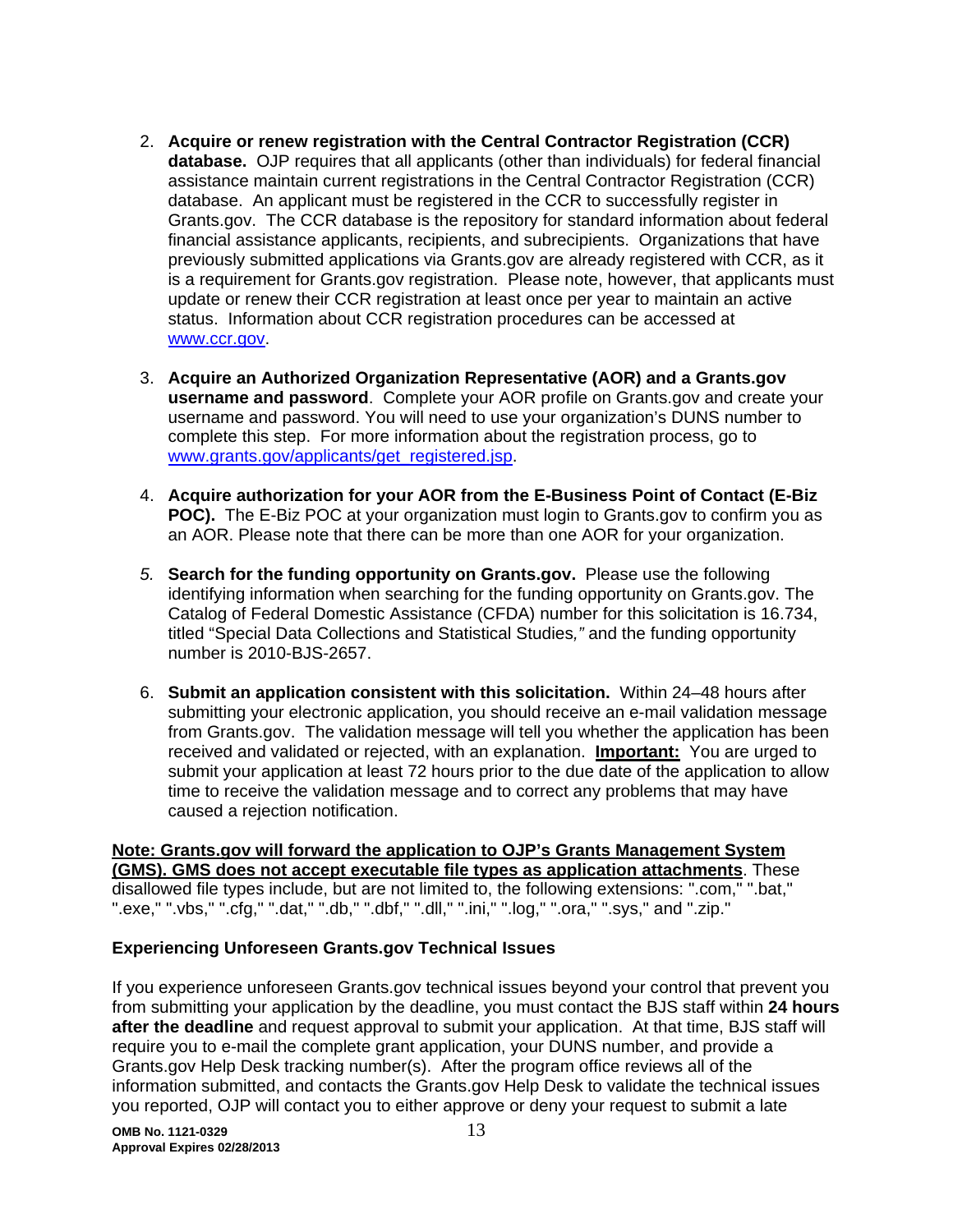application. If the technical issues you reported cannot be validated, your application will be rejected as untimely.

To ensure a fair competition for limited discretionary funds, the following conditions are not valid reasons to permit late submissions: (1) failure to begin the registration process in sufficient time, (2) failure to follow Grants.gov instructions on how to register and apply as posted on its Web site, (3) failure to follow all of the instructions in the OJP solicitation, and (4) technical issues experienced with the applicant's computer or information technology (IT) environment.

Notifications regarding known technical problems with Grants.gov are posted on the OJP funding Web pages at www.ojp.usdoj.gov/funding/solicitations.htm.

# **What an Application Must Include**

This section describes what an application is expected to include and sets out a number of elements. Applicants should anticipate that failure to submit an application that contains all of the specified elements may negatively affect the review of the application and, should a decision nevertheless be made to make an award, may result in the inclusion of special conditions that preclude access to or use of award funds pending satisfaction of the conditions.

Moreover, applicants should anticipate that applications that are not responsive to the scope of the solicitation, or do not include a program narrative, budget, budget narrative, tribal resolution (if applicable), and resumes/curriculum vitae of key personnel will not proceed to peer review and will not receive further consideration.

OJP strongly recommends use of appropriately descriptive file names (e.g., "Program Narrative," "Budget and Budget Narrative," "Timelines," "Memoranda of Understanding," "Resumes") for all attachments. OJP recommends that all resumes be included in a single file.

## **1. Standard Form 424**

Please see http://www.ojp.usdoj.gov/funding/forms/application\_sf424.pdf for instructions on how to complete your SF424. When selecting "type of applicant," if the applicant is a for-profit entity, please select "For-Profit Organization" or "Small Business" (as applicable) in the "Type of Applicant 1" data field. For-profit applicants also may select additional applicable categories (e.g., "Private Institution of Higher Education").

## **2. Program Narrative**

This should describe the activities in the Statement of Work and address the evaluation criteria. The narrative should provide a detailed timeline and budget for project activities. The narrative should demonstrate the applicant's knowledge of survey methodology and capabilities to handle a national collection of criminal justice data.

## **3. Budget and Budget Narrative**

The applicant is required to complete the budget narrative form and the budget detail worksheet. The budget narrative justifies or explains each budget item and relates it to project activities. The budget narrative provides a justification for all proposed costs and should closely follow the content of the budget detail worksheet. For example, the narrative should explain how fringe benefits were calculated, how travel costs were estimated, or why particular equipment or supplies much be purchased. Templates for filling out the Budget Detail Worksheet may be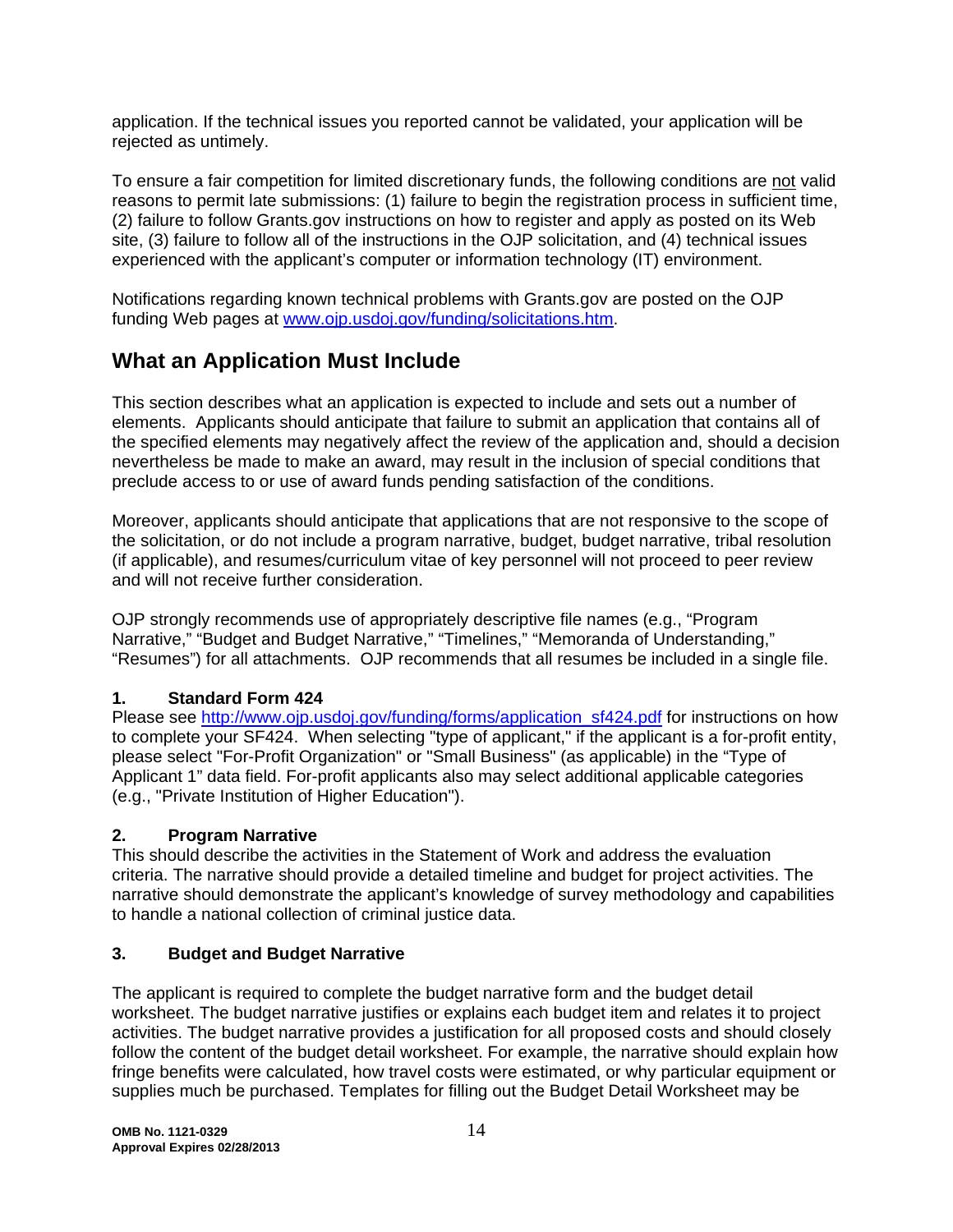found online at http://www.ojp.usdoj.gov/funding/forms/budget\_detail.pdf. Note: Total costs specified in the Budget Detail Worksheet must match the total amount of line 15.g of the SF 424. When completing both the budget narrative form and budget detail worksheet, applicants must also consider the following:

• *Expenses that are allowable under this solicitation include the following:* 

(1) Salary and benefits (life, health, and disability insurance; state workers' compensation; retirement plan; FICA; and a *public* transportation stipend that does not exceed \$230.00 monthly (based on actual expenses)). If the application is selected for an award, applicants will be required to provide a copy of their last two federal tax returns as documentation of salary or consulting income history as part of the initial financial review. Applicants must clearly identify which benefits they are requesting and the actual calculations. For example, if the individual is requesting health insurance, they should indicate the amount paid monthly and multiply by twelve to get the annual expense.

(2) Travel to make site visits with other BJS or OJP staff, to attend conferences and meetings (both local and outside of the Metro Washington D.C. area) and to participate in training and professional development training. Applicants should budget a total of \$15,000 for 3 trips with the notation that date, duration, location and nature of travel will be determined in consultation BJS management after the award is made. The applicant should include the notation that travel per diem and lodging will not exceed the federal guidelines. Travel expenses should be listed in the Budget Detail Worksheet.

## **4. Plan for collecting the data required for performance measures. (See "Performance Measures," above.)**

## **5. Other Attachments**

**Resume and/or Curriculum Vita,** including a list of publications authored, at least one (1) writing sample, and the names and full contact information for three professional references. Resumes should include all employment and volunteer experience and relevant academic work. Resumes should provide contact information for previous supervisors and indicate whether or not the applicant authorizes BJS staff to contact the supervisor to verify work experience.

**Privacy Certification**. The Privacy Certificate is a funding recipient's certification of compliance with federal regulations requiring confidentiality of information identifiable to a private person, which is collected, analyzed, or otherwise used in connection with an OJPfunded research or statistical activity. The funding recipient's Privacy Certificate includes a description of its policies and procedures to be followed to protect identifiable data. A model certificate is located at http://bjs.ojp.usdoj.gov/content/pub/pdf/bjsmpc.pdf.

**Human Subjects Protection Certification of Compliance**. BJS requires the funding recipient to submit proper documentation to be used to determine that the research project meets the federal requirements for human subjects protections set forth in 28 CFR Part 46. A model certificate, describing the necessary information to be provided by the funding recipient, can be accessed at http://bjs.ojp.usdoj.gov/content/hscr.cfm.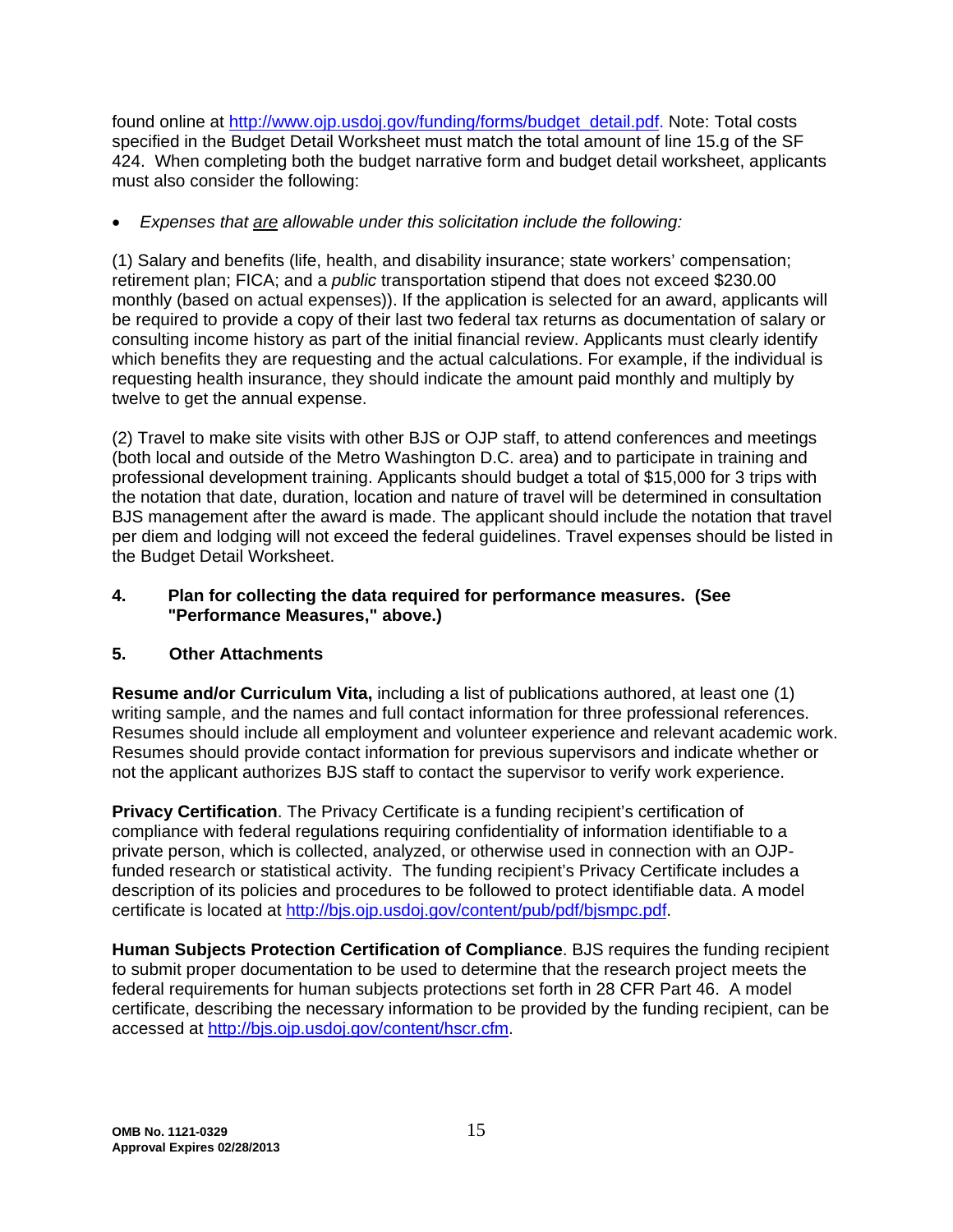# **Selection Criteria**

**Project Abstract and Statement of the Problem (10%):** The application should include a onepage summary that clearly describes the title/topic of the Visiting Fellowship that the applicant is applying for and describes the activities that will be implemented and materials that will be developed to achieve the project's goals and objectives, methods, and outcomes. The problem statement must describe the need for the project and provide a clear statement of how funding will support the project's value to the victims' field.

**Project Goals and Objectives (10%):** The applicant must specify the goals and objectives of the BJS Visiting Fellowship. The objectives should be measurable and relate directly to the issues described in the problem statement. The goals should state the overall purpose of what is to be accomplished. The objectives should describe the steps necessary to reach the goals or how the goals will be accomplished. The application should clearly describe how funding will support the overall success of the project.

**Visiting Fellowship Program Design and Implementation (25%):** The project design and implementation plan must describe the BJS Visiting Fellowship goals, objectives, and activities and discuss how the strategy will address the identified problems and support the goals and objectives. It must include a time-task plan that clearly identifies objectives, major activities, and deliverables. The time-task plan also must provide for the submission of financial and progress reports. All recipients are required to submit semiannual progress reports and quarterly financial reports. BJS Visiting Fellows must attend one Financial Management Training Seminar in Washington D.C. sponsored by OJP's Office of the Chief Financial Officer (OCFO) for grantees. Specific information, such as dates and locations of upcoming OCFO events, can be found at https://www.circlesolutions.com/ocfo-rfmts/.

**Capabilities/Competencies (25%):** Applications must include a clear description of the applicant's academic and professional expertise in the subject matter areas of specialization of the fellowship, as well as the applicant's unique qualifications that will enable them to fulfill the grant responsibilities. Applicants should demonstrate that they possess the flexibility, skills and temperament to operate in a fast-moving environment on multiple activities, sometimes with very short turn-around time. The applicant must demonstrate sufficient subject matter and project management expertise and other necessary skills, such as technical writing and technological proficiency with specific software programs, to perform crucial functions of the specific fellowship. Resumes should be attached to the narrative to support this section and should include all employment and volunteer experience. Applicants are limited to senior-level social science researchers and/or statisticians whose work on crime-related subjects has been extensively published and who are willing to commit a substantial portion of their time over an eighteen-month period to undertake methodological research to enhance the bureau's capacity to use its National Corrections Reporting Program (NCRP) data for studying important research questions.

**Budget (15%):** BJS and OJP staff will examine the identified project budget to ensure that all expenses are allowable and necessary for the completion of the BJS Visiting Fellowship and comport with the requirements of the OJP Financial Guide. Applications that exceed the \$200,000 limitation for this solicitation will be considered non-responsive and will not be reviewed. While the use of the Budget Detail Form is not required, applicants must follow the format of the Budget Detail Form and include all requested information that is relevant to the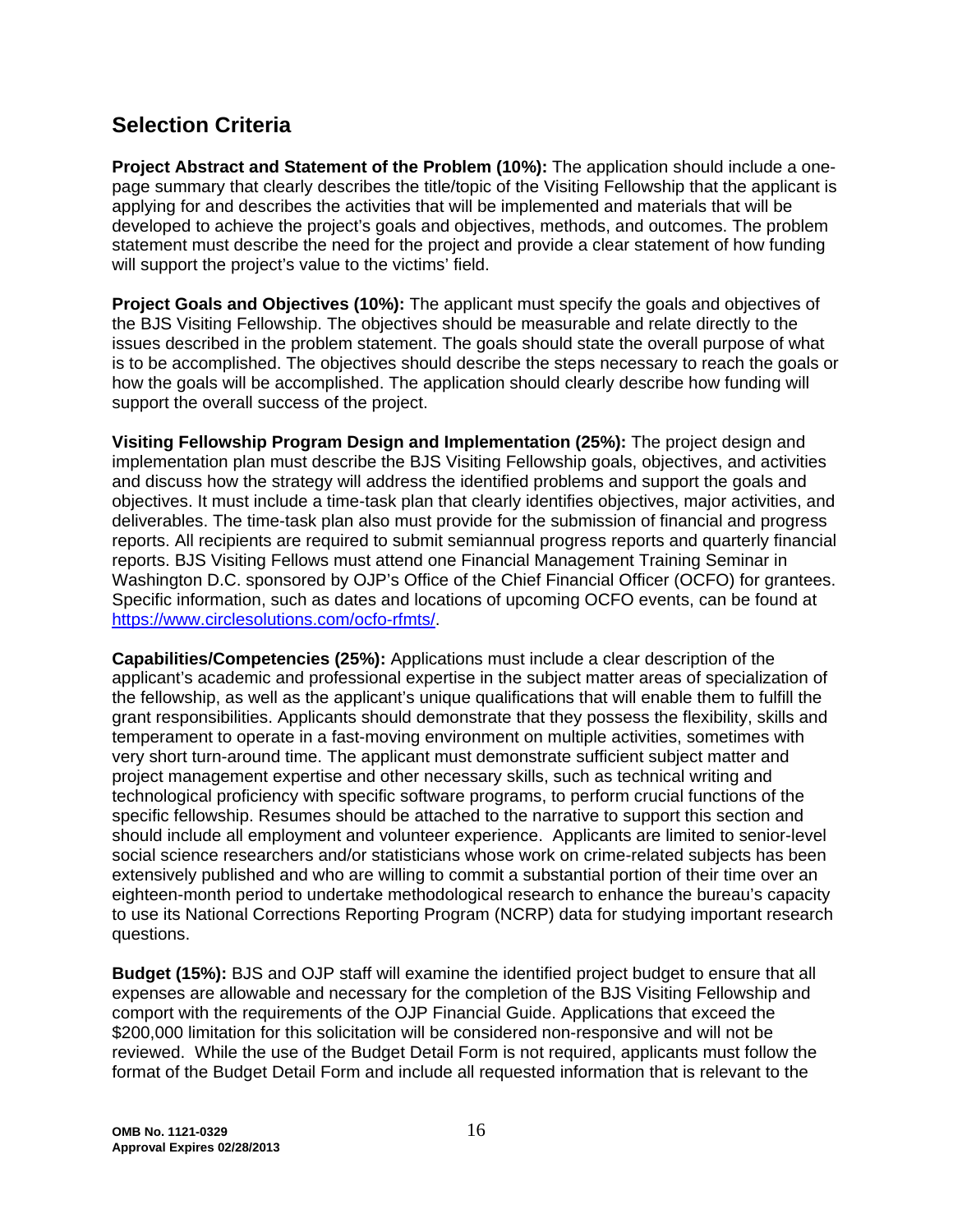execution of the fellowship grant. Applicants should ensure that all expenses listed are allowable as outlined in this solicitation and the OJP Financial Guide.

**Impact/Outcomes and Evaluation (15%):** Evaluation is critical to ensure that each BJS project is operating as designed and achieving its goals and objectives. Accordingly, each application must provide a plan to assess the Fellowship effectiveness and to evaluate accomplishment of project goals and objectives. Applicants should describe how they will assess performance in attaining the outcomes identified for the project. Goals and objectives must be clearly stated, links must be established between program activities and objectives, and performance measures must be identified. Performance measures will address a mix of immediate and intermediate outcomes and, as appropriate and feasible, information on long-term impact.

## **Review Process**

OJP is committed to ensuring a standardized process for awarding grants. BJS reviews the application to make sure that the information presented is reasonable, understandable, measurable, and achievable as well as consistent with the solicitation.

Peer reviewers will be reviewing the applications submitted under this solicitation as well. BJS may use internal peer reviewers, external peer reviewers, or a combination of both to review the applications under this solicitation. An external peer reviewer is an expert in the field of the subject matter of a given solicitation, who is NOT a current U.S. Department of Justice employee. An internal reviewer is an expert in the field of the subject matter of a given solicitation who is a current U.S. Department of Justice employee.

Applications will be screened initially to determine whether the applicant meets all eligibility requirements. Only applications submitted by eligible applicants that meet all other requirements will be evaluated, scored, and rated by a peer review panel. Peer reviewers' ratings and any resulting recommendations are advisory only. In addition to peer review ratings, considerations may include, but are not limited to, strategic priorities, past performance, and available funding.

After the peer review is finalized, the Office of the Chief Financial Officer (OCFO), in consultation with BJS, conducts a financial review of all potential discretionary awards and cooperative agreements to evaluate the fiscal integrity and financial capability of applicants; examines proposed costs to determine if the budget and budget narrative accurately explain project costs; and determines whether costs are reasonable, necessary, and allowable under applicable federal cost principles and agency regulations. OCFO also reviews the award document and verifies the OJP Vendor Number.

**When awards will be made:** All applicants, whether they are accepted or rejected, will be notified. The review and approval process may take several months. You should not propose to begin work until at least 6 months after the application deadline on the cover of this solicitation. Also, you should not expect to receive notification of a decision for several months after that date. Lists of awards are updated regularly on BJS's Web site at http://bjs.ojp.usdoj.gov/index.cfm?ty=fun#awards.

All final award decisions will be made by the Director of the Bureau of Justice, who also may give consideration to factors including, but not limited to, underserved populations, geographic diversity, strategic priorities, past performance, and available funding when making awards.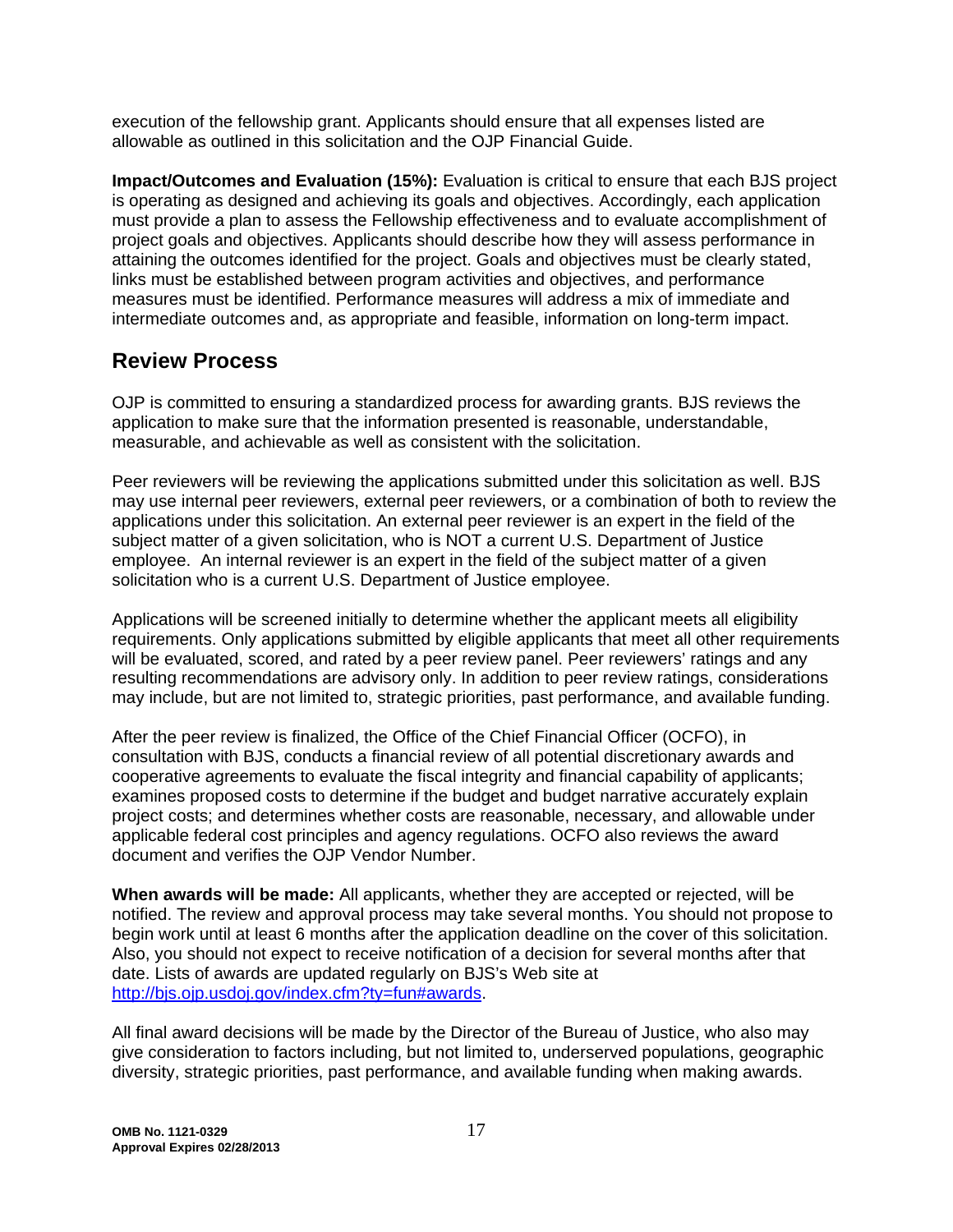Applicants should be aware that winning applications might be made available to the public, after redactions of information determined to be covered by Privacy Act considerations.

# **Additional Requirements**

Applicants selected for awards must agree to comply with additional legal requirements upon acceptance of an award. We strongly encourage you to review the information pertaining to these additional requirements prior to submitting your application. Additional information for each can be found at www.ojp.usdoj.gov/funding/other\_requirements.htm.

- [Civil Rights Compliance](http://www.ojp.usdoj.gov/about/ocr/statutes.htm)
- Faith-Based and Other Community Organizations
- Confidentiality and Human Subjects Protection (if applicable)
- Anti-Lobbying Act
- Financial and Government Audit Requirements
- National Environmental Policy Act (NEPA) (if applicable)
- DOJ Information Technology Standards (if applicable)
- Single Point of Contact Review
- Nonsupplanting of State or Local Funds
- Criminal Penalty [for False Statements](http://www.ojp.usdoj.gov/financialguide/index.htm)
- Compliance with [Office of Justice Programs Financial Guide](http://www.ojp.usdoj.gov/financialguide/index.htm)
- Suspension or Termination of Funding
- Nonprofit Organizations
- For-Profit Organizations
- Government Performance and Results Act (GPRA)
- Rights in Intellectual Property
- Federal Funding Accountability and Transparency Act (FFATA) of 2006
- Awards in excess of \$5,000,000 federal taxes certification requirement